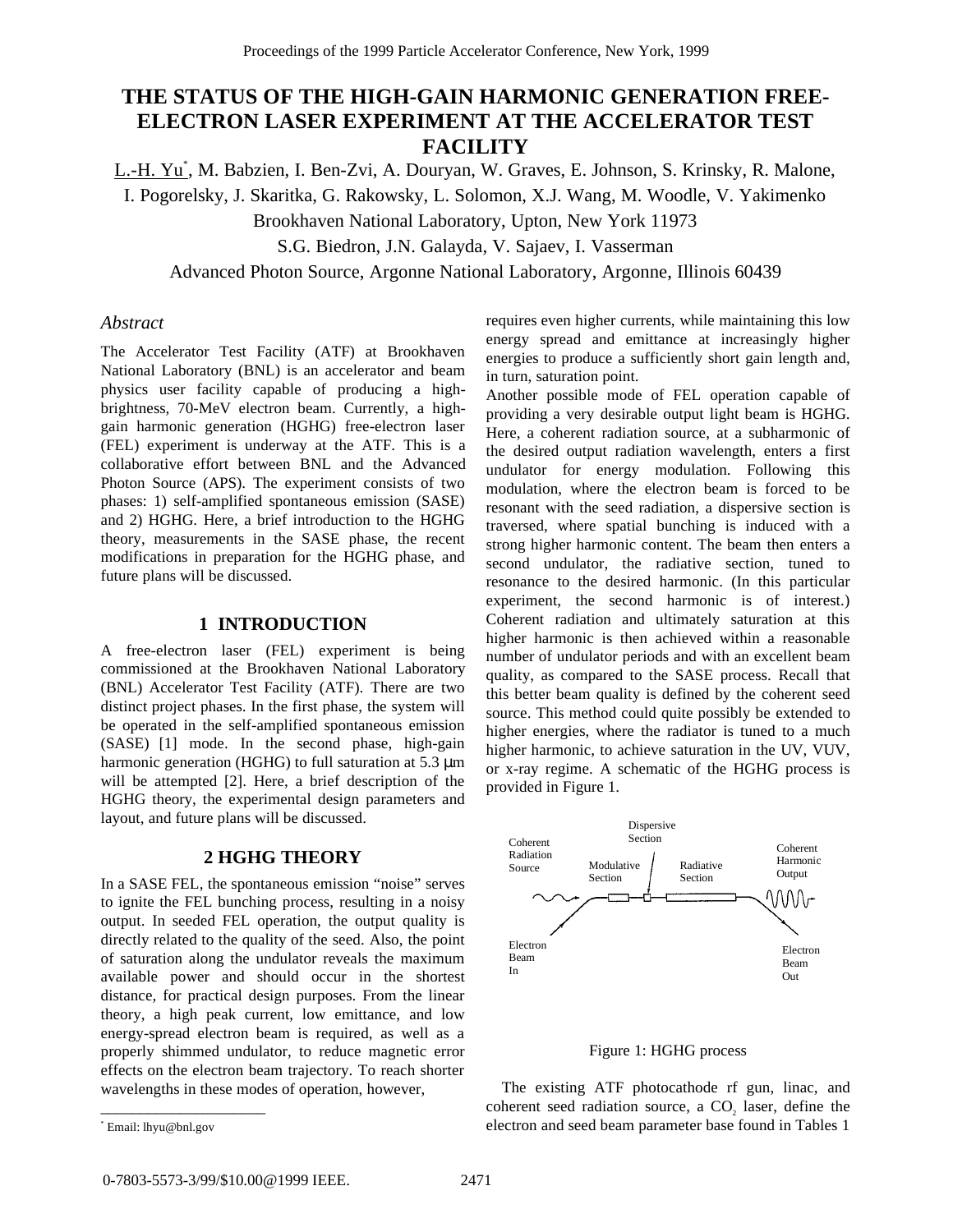and 2, respectively [3]. The value of the energy was specifically tailored to achieve the FEL resonance condition with an existing radiative section, supplied by the Advanced Photon Source (APS). The modulative section and dispersive sections for HGHG operation were designed, manufactured, and measured by BNL. These magnet parameters are found in Table 3.

|  |  | Table 1: Designed electron beam parameters for HGHG |  |
|--|--|-----------------------------------------------------|--|
|  |  |                                                     |  |

|                      | 82              |
|----------------------|-----------------|
| Normalized Emittance | $4 \pi$ mm mrad |
| Peak Current         | 110 A           |
| Micropulse Length    | 4 ps            |
| <b>Energy Spread</b> | 0.043%          |

Table 2: CO<sub>2</sub> seed laser beam parameters

| Wavelength              | $10.6 \mu m$     |
|-------------------------|------------------|
| <b>Input Seed Power</b> | $0.7$ MW         |
| Pulse Length            | $100$ ns         |
| Sliced Pulse Length     | $10-100$ ps      |
| Rayleigh Range          | $0.76 \text{ m}$ |

| <b>Modulative Section</b>  |                                        |
|----------------------------|----------------------------------------|
| Length                     | $0.76$ m                               |
| <b>Undulator Period</b>    | $7.2 \text{ cm}$                       |
| Number of Periods          | 9                                      |
| Peak Magnetic Field        | 0.158T                                 |
| <b>Dispersive Section</b>  |                                        |
| Length                     | $0.30 \text{ m}$                       |
| Magnetic Field             | 0.5T                                   |
| <b>Induced Dispersion</b>  | $1.5 \, (\text{d}\psi/\text{d}\gamma)$ |
| <b>Radiative Section</b>   |                                        |
| Length                     | $1.98 \text{ m}$                       |
| <b>Undulator Period</b>    | $3.3 \text{ cm}$                       |
| Number of Periods          | 60                                     |
| Peak Magnetic Field        | 0.47T                                  |
| <b>Betatron Wavelength</b> | $3.75 \text{ m}$                       |

Table 3: Magnet parameters

Experimental results for the SASE and HGHG modes of operation were predicted with the 1D analytical models and TDA3D simulations [4], in which a waterbag distribution was employed. In HGHG simulations, the electromagnetic field variation at the exit of the modulative section is mapped into an in-house code that tracks the particles through three horizontal corrector magnets (the dispersive section). This output is then mapped back into TDA3D with only one variation imposed in the code - that the integration over the phase bucket is opened to 2  $\pi$  instead of  $\pi$ , since the interest is shifted to the second harmonic. These modifications must be implemented, since TDA3D is monochromatic and cannot simulate multiple harmonics simultaneously.

Based on these TDA3D simulations and power spectrum scaling [5], the expected SASE output power spectrum at 5.3 µm is found to be 15 times larger than the spontaneous emission. The HGHG simulations predict a saturation power at 5.3 µm of 37 MW after 1.8 m.

## **3 EXPERIMENTAL LAYOUT**

The drive-laser system for the ATF photocathode gun is composed of a diode-pumped Nd:YAG oscillator coupled to a Nd:YAG amplifier. The amplifier is capable of delivering 40 µJ to the magnesium cathode. The 1.6 cell 2856-MHz photocathode rf gun and emittance compensation solenoid produce the high current, low emittance, and low energy spread beam necessary, with beam energies exceeding 5 MeV. The solenoid corrects the emittance before it is "frozen" in the linac. The ATF linac is composed of two 3-m accelerating structures, yielding up to 70-MeV electrons. After the linac exit, beam is transferred to an experimental area, where the modulative, dispersive, and radiative sections, as well as the optical diagnostics, exist.

# **4 SYSTEM COMMISSIONING**

The optical diagnostics line is composed of exit windows, point-to-point optics, a scanning spectrometer, and a point detector. Also, five YAG crystal screens are mounted on actuators inside the radiative section to determine the electron trajectory in reference to a surveyed He-Ne alignment laser. A straight electron beam trajectory is important in both phases of operation, since simulations reveal a trajectory tolerance of  $< 100$ µm. Full detail of the electron beam diagnostics and trajectory correction procedure are described separately in these proceedings [6].

Since the electron beam quality almost singly defines the resulting output spontaneous and SASE radiation, electron beam measurements are required relative to the radiation signal. The electron beam measurements can then be used along with the linear theory and simulation to compare the results against theory. Necessary electron beam measurements include the longitudinal current distribution, emittance, and energy spread.

The electron beam bunch length and corresponding charge distribution are measured by varying the rf phase of the second linac section to induce a linear dependence of the particle energy on longitudinal position. A collimating slit in a dispersive region behaves as an energy filter, passing a narrow slice in time [7], where a Faraday cup reveals the transmitted charge. In Figure 2, a measured longitudinal bunch shape with a charge of 1.1 nC is shown. The normalized emittance, as measured by a quadrupole magnet scan, was determined to be 5 mm-mrad.